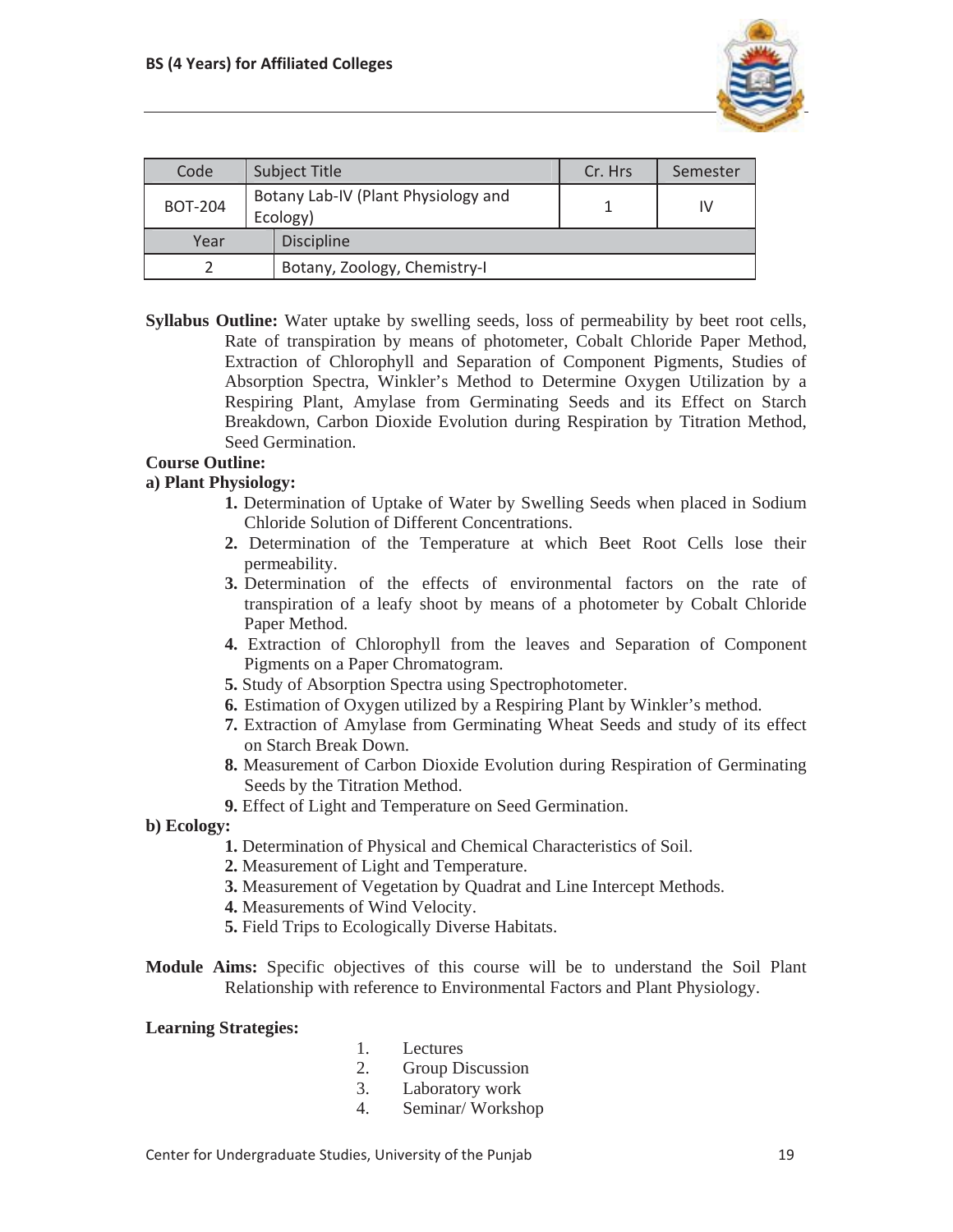

Learning Outcome: The aim is to give the students increased knowledge of metabolism, physiology and structure of plants together with a better understanding of regulation of growth and development and influence of environment.

### **Assessment Strategies:**

- 1. Lecture Based Examination (Objective and Subjective)
- 2. Assignments
- 3. Class discussion
- 4. Quiz
- 5. Tests

#### **Books Recommended:**

- **1.** Taiz, L. and Zeiger, E. (2010). *Plant Physiology.* (5<sup>th</sup> Ed.), Sinauers Publishing, Co. Inc. California.
- **2. Illahi, I. (2009).** *Plant Physiology. Biochemical Processes in Plants.* UGC Press.
- **3. Witham, F.W., Devlin, A., Blaydes, D.F. and Devline, R.M. (1986)** *Exercises in Plant Physiology.* Prindle, Weber and Schmidt, Boston.
- **4. Schultz, E. (2005).** *Plant Ecology.* (2nd Ed.) Springer-Verlag, Berlin.
- **5. Smith, R. L. (2002).** *Ecology and Field Biology.* Harper and Row Publishers, New York.
- **6.** Salisbury, F.B. and Ross, C.B. (2002). *Plant Physiology.*  $(7<sup>th</sup> Ed.)$ , Wordsworth Publishing Co. Belmont CA.
- **7. Ricklefs, R.E. (2001).** *The Economy of Nature* W.H. Freeman and Company. UK.
- **8. Hopkins, W.B. (2000).** *Introduction to Plant Physiology.* (2<sup>nd</sup> Ed.) John Wiley and Sons. New York.
- **9. Rick, R.E. (2000).** *Ecology*. (1st Ed.) W.H. Freeman and Company, UK.
- **10. Smith, R. L. (2000).** *Elements of Ecology.* Harper and Row Publishers, New York.
- **11. Subrahmanyam, N.S. and Sambamurthy, A.V.S.S. (2000).** *Ecology.* Narosa Publishing House, New Delhi.
- **12. Townsend, C.R., Harper, J.L. and Begon, M.E. (2000).** *Essentials of Ecology*. Blackwell Scientific Publications, UK.
- **13. Barbour, M.O., Burke, H.J. and Pitts, D.W. (1999).** *Terrestrial Plant Ecology*. The Benjamin, Cumming Publishing Company California, USA.
- **14. Hussain, F. (1999).** *Field and Laboratory Manual of Plant Ecology.* National Academy of Higher Education, Islamabad.